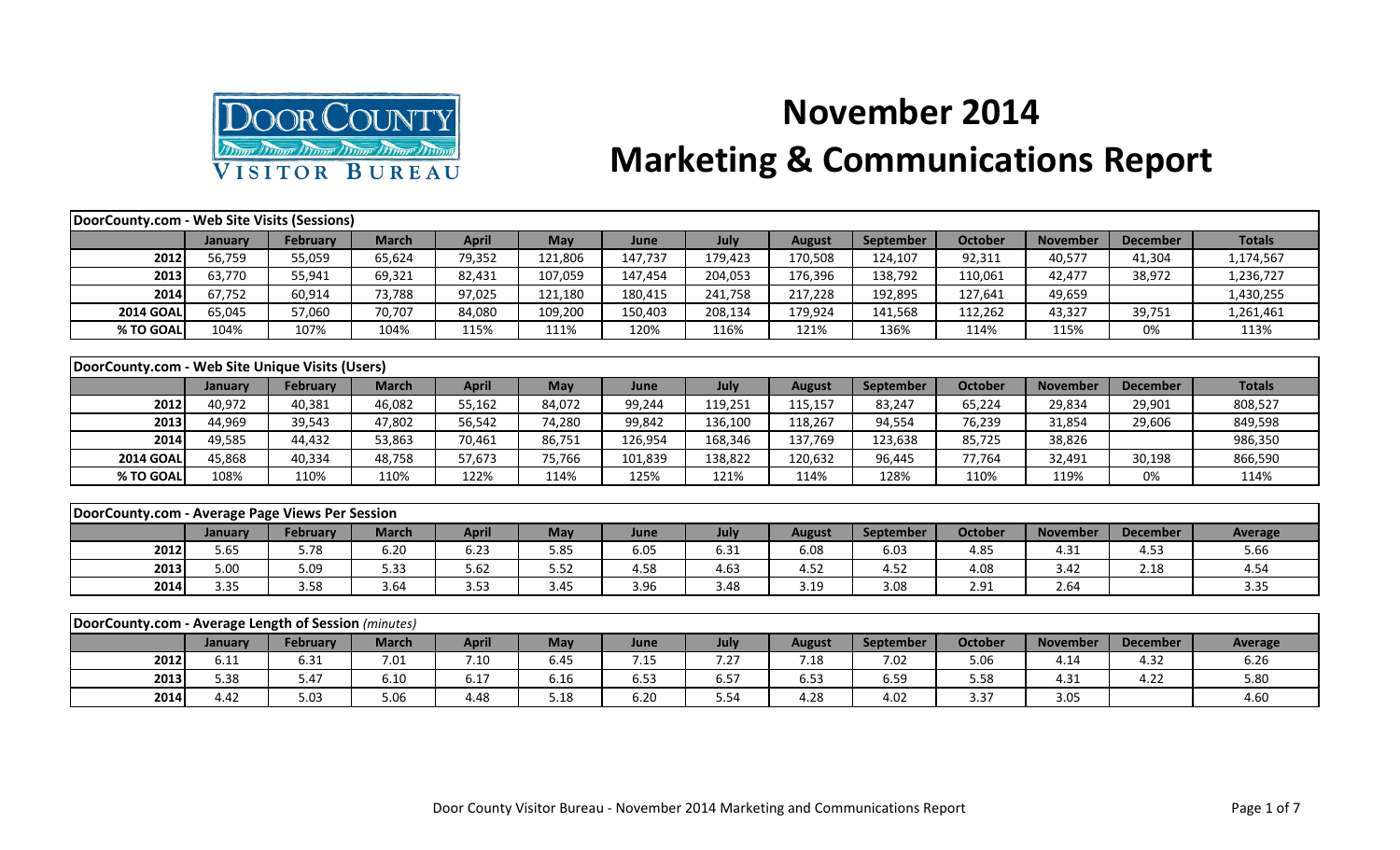| DoorCounty.com - Mobile Web Site Useage                     |           |                 |              |              |                            |                                                     |         |               |           |                |                                                                                                                                                                                                                                                                                                                                                                                                                                                                                                                                                             |                 |               |  |  |  |
|-------------------------------------------------------------|-----------|-----------------|--------------|--------------|----------------------------|-----------------------------------------------------|---------|---------------|-----------|----------------|-------------------------------------------------------------------------------------------------------------------------------------------------------------------------------------------------------------------------------------------------------------------------------------------------------------------------------------------------------------------------------------------------------------------------------------------------------------------------------------------------------------------------------------------------------------|-----------------|---------------|--|--|--|
|                                                             | January   | <b>February</b> | <b>March</b> | <b>April</b> | May                        | June                                                | July    | <b>August</b> | September | <b>October</b> | <b>November</b>                                                                                                                                                                                                                                                                                                                                                                                                                                                                                                                                             | <b>December</b> | <b>Totals</b> |  |  |  |
| 2012                                                        | 7,014     | 6,861           | 9,092        | 11,831       | 20,398                     | 27,585                                              | 37,251  | 33,290        | 25,185    | 18,002         | 8,146                                                                                                                                                                                                                                                                                                                                                                                                                                                                                                                                                       | 9,681           | 214,336       |  |  |  |
| 2013                                                        | 15,219    | 13,336          | 16,952       | 19,449       | 30,015                     | 49,594                                              | 69,397  | 61,021        | 47,761    | 38,867         | 7,934                                                                                                                                                                                                                                                                                                                                                                                                                                                                                                                                                       | 7,333           | 376,878       |  |  |  |
| 2014                                                        | 23,872    | 10,927          | 28,446       | 38,478       | 48,903                     | 72,055                                              | 106,244 | 99,139        | 88,020    | 50,954         | 23,263                                                                                                                                                                                                                                                                                                                                                                                                                                                                                                                                                      |                 | 590,301       |  |  |  |
| DoorCounty.com - Top Ten Most Requested Pages for the Month |           |                 |              |              |                            |                                                     |         |               |           |                |                                                                                                                                                                                                                                                                                                                                                                                                                                                                                                                                                             |                 |               |  |  |  |
| 1) /Home                                                    |           |                 |              |              |                            | 5) /seasonal-promotions-directory/nature-of-romance |         |               |           |                |                                                                                                                                                                                                                                                                                                                                                                                                                                                                                                                                                             |                 |               |  |  |  |
| 2) /where-to-stay                                           |           |                 |              |              |                            | 6) /what-to-do/seasonal-activities                  |         |               |           |                |                                                                                                                                                                                                                                                                                                                                                                                                                                                                                                                                                             |                 |               |  |  |  |
| 3) / events                                                 |           |                 |              |              |                            | 7) /where-to-stay/log-cabin-log-house               |         |               |           |                |                                                                                                                                                                                                                                                                                                                                                                                                                                                                                                                                                             |                 |               |  |  |  |
| 4) /what-to-do                                              |           |                 |              |              | 8) /newsletter             |                                                     |         |               |           |                |                                                                                                                                                                                                                                                                                                                                                                                                                                                                                                                                                             |                 |               |  |  |  |
|                                                             |           |                 |              |              |                            |                                                     |         |               |           |                |                                                                                                                                                                                                                                                                                                                                                                                                                                                                                                                                                             |                 |               |  |  |  |
| DoorCounty.com - Top Ten Sources                            |           |                 |              |              |                            |                                                     |         |               |           |                |                                                                                                                                                                                                                                                                                                                                                                                                                                                                                                                                                             |                 |               |  |  |  |
| 1) google/organic                                           |           |                 |              |              | 5) yahoo/organic           |                                                     |         |               |           |                | 9) /what-to-do/wineries<br>10) /plan-your-trip/interactive-map<br>9) Facebook Newsfeed/text<br>10) travelwisconsin.com/referral<br><b>Totals</b><br><b>November</b><br><b>December</b><br>825,198<br>1,156,708<br>4,006,477<br>789,279<br>11,723,392<br>757,391<br>587,576<br>10,583,021<br><b>Totals</b><br><b>November</b><br><b>December</b><br>213,729<br>324,232<br>1,059,507<br>75,063<br>4,978,726<br>403,674<br>346,151<br>4,203,971<br><b>Totals</b><br><b>November</b><br><b>December</b><br>27,117<br>3,948<br>2,432<br>57,707<br>1,637<br>1,870 |                 |               |  |  |  |
| 2) (direct)/(none)                                          |           |                 |              |              | 6) bing/organic            |                                                     |         |               |           |                |                                                                                                                                                                                                                                                                                                                                                                                                                                                                                                                                                             |                 |               |  |  |  |
| 3) DoorCounty/Email<br>7) Google/PPC                        |           |                 |              |              |                            |                                                     |         |               |           |                |                                                                                                                                                                                                                                                                                                                                                                                                                                                                                                                                                             |                 |               |  |  |  |
| 4) cloud.innline.com/referral                               |           |                 |              |              | 8) m.facebook.com/referral |                                                     |         |               |           |                |                                                                                                                                                                                                                                                                                                                                                                                                                                                                                                                                                             |                 |               |  |  |  |
|                                                             |           |                 |              |              |                            |                                                     |         |               |           |                |                                                                                                                                                                                                                                                                                                                                                                                                                                                                                                                                                             |                 |               |  |  |  |
| Social Media: Facebook                                      |           |                 |              |              |                            |                                                     |         |               |           |                |                                                                                                                                                                                                                                                                                                                                                                                                                                                                                                                                                             |                 |               |  |  |  |
| <b>Impressions</b>                                          | January   | <b>February</b> | <b>March</b> | <b>April</b> | May                        | June                                                | July    | <b>August</b> | September | <b>October</b> |                                                                                                                                                                                                                                                                                                                                                                                                                                                                                                                                                             |                 |               |  |  |  |
| 2012                                                        | 191,394   | 198,686         | 198,684      | 163,672      | 215,057                    | 218,996                                             | 219,603 | 233,092       | 211,142   | 174,245        |                                                                                                                                                                                                                                                                                                                                                                                                                                                                                                                                                             |                 |               |  |  |  |
| 2013                                                        | 705,864   | 438,515         | 508,267      | 913,060      | 718,887                    | 731,781                                             | 862,530 | 3,417,990     | 906,036   | 973,792        |                                                                                                                                                                                                                                                                                                                                                                                                                                                                                                                                                             |                 |               |  |  |  |
| 2014                                                        | 1,072,474 | 786,549         | 1,256,786    | 1,140,795    | 904,334                    | 866,752                                             | 937,971 | 1,053,928     | 1,378,288 | 597,568        |                                                                                                                                                                                                                                                                                                                                                                                                                                                                                                                                                             |                 |               |  |  |  |
| <b>Post Views</b>                                           | January   | <b>February</b> | <b>March</b> | <b>April</b> | <b>May</b>                 | June                                                | July    | <b>August</b> | September | <b>October</b> |                                                                                                                                                                                                                                                                                                                                                                                                                                                                                                                                                             |                 |               |  |  |  |
| 2012                                                        | 42,566    | 44,999          | 52,921       | 46,245       | 41,652                     | 47,465                                              | 61,081  | 75,506        | 63,265    | 45,846         |                                                                                                                                                                                                                                                                                                                                                                                                                                                                                                                                                             |                 |               |  |  |  |
| 2013                                                        | 201,757   | 153,573         | 235,988      | 421,933      | 397,823                    | 339,344                                             | 694,065 | 837,676       | 661,885   | 555,945        |                                                                                                                                                                                                                                                                                                                                                                                                                                                                                                                                                             |                 |               |  |  |  |
| 2014                                                        | 207,464   | 240,304         | 426,235      | 424,333      | 463,321                    | 444,147                                             | 339,068 | 461,958       | 612,005   | 238,985        |                                                                                                                                                                                                                                                                                                                                                                                                                                                                                                                                                             |                 |               |  |  |  |
| <b>Page Views</b>                                           | January   | <b>February</b> | <b>March</b> | <b>April</b> | May                        | June                                                | July    | <b>August</b> | September | <b>October</b> |                                                                                                                                                                                                                                                                                                                                                                                                                                                                                                                                                             |                 |               |  |  |  |
| 2012                                                        | 2,485     | 3,072           | 2,377        | 1,735        | 2,383                      | 2,542                                               | 1,382   | 1,227         | 1,222     | 2,312          |                                                                                                                                                                                                                                                                                                                                                                                                                                                                                                                                                             |                 |               |  |  |  |
| 2013                                                        | 3,372     | 2,134           | 3,474        | 8,976        | 5,164                      | 5,398                                               | 6,440   | 7,471         | 7,069     | 4,702          |                                                                                                                                                                                                                                                                                                                                                                                                                                                                                                                                                             |                 |               |  |  |  |
| 2014                                                        | 11,533    | 13,566          | 3,181        | 3,624        | 3,358                      | 3,963                                               | 8,419   | 3,050         | 3,047     | 1,616          | 1,199                                                                                                                                                                                                                                                                                                                                                                                                                                                                                                                                                       |                 | 56,556        |  |  |  |
| "Talking about this'                                        | January   | February        | <b>March</b> | <b>April</b> | <b>May</b>                 | June                                                | July    | <b>August</b> | September | <b>October</b> | <b>November</b>                                                                                                                                                                                                                                                                                                                                                                                                                                                                                                                                             | <b>December</b> | <b>Totals</b> |  |  |  |
| 2012                                                        | 1,228     | 848             | 617          | 400          | 736                        | 694                                                 | 656     | 1,612         | 2,187     | 2,575          | 8,622                                                                                                                                                                                                                                                                                                                                                                                                                                                                                                                                                       | 6,402           | 26,577        |  |  |  |
| 2013                                                        | 10,392    | 7,919           | 8,284        | 9,445        | 10,709                     | 11,474                                              | 14,225  | 41,084        | 19,793    | 26,352         | 16,522                                                                                                                                                                                                                                                                                                                                                                                                                                                                                                                                                      | 19,697          | 195,896       |  |  |  |

**2014** 18,365 | 2,593 | 26,711 | 20,398 | 15,819 | 14,701 | 18,774 | 22,905 | 25,945 | 15,160 | 9,300 | | 190,671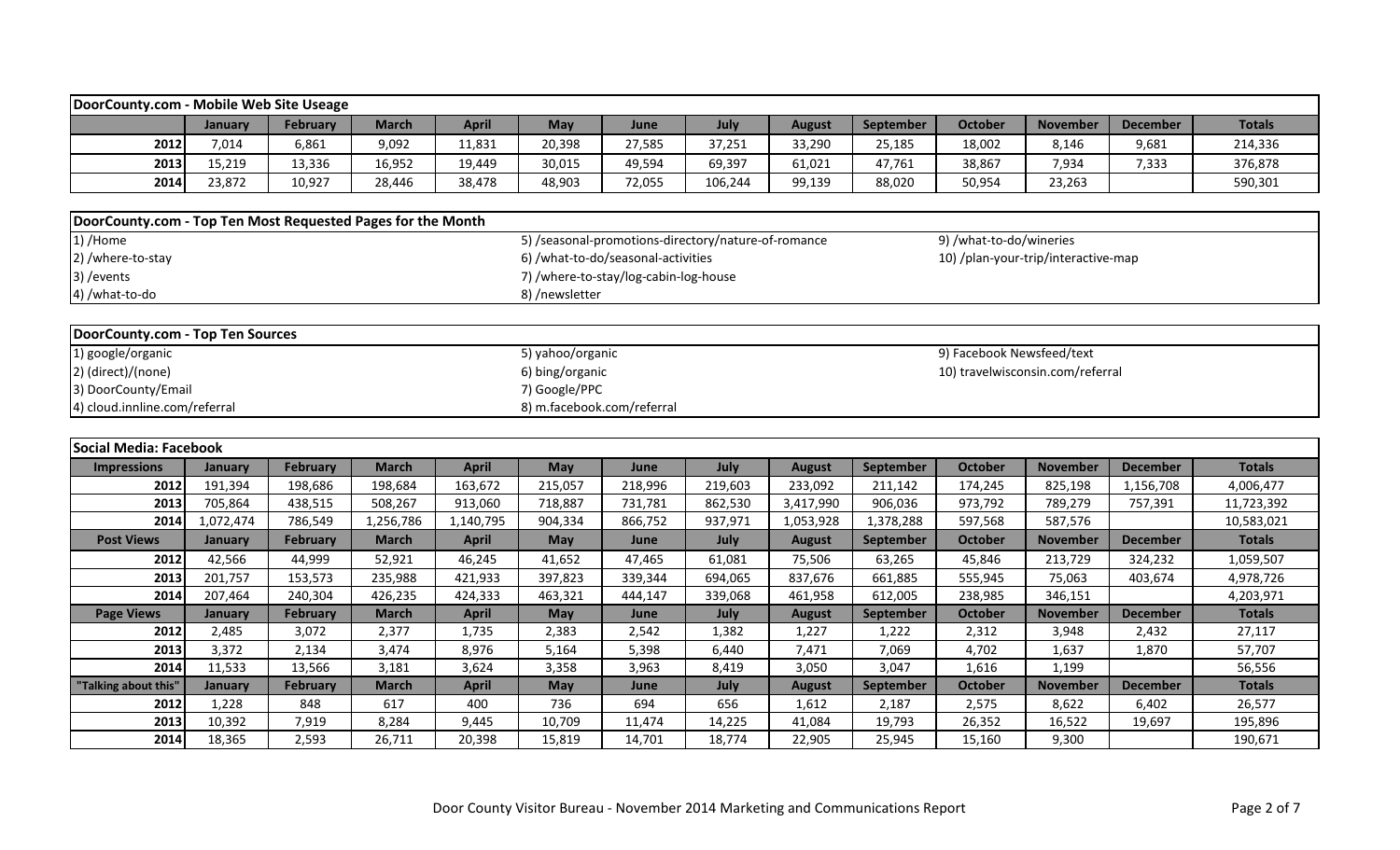| <b>Social Media: Twitter Followers</b>                           |                |                                                                                        |              |              |         |         |         |               |                  |                             |                 |                 |                        |
|------------------------------------------------------------------|----------------|----------------------------------------------------------------------------------------|--------------|--------------|---------|---------|---------|---------------|------------------|-----------------------------|-----------------|-----------------|------------------------|
|                                                                  | January        | <b>February</b>                                                                        | <b>March</b> | <b>April</b> | May     | June    | July    | <b>August</b> | September        | <b>October</b>              | <b>November</b> | <b>December</b> | <b>Annual % Growth</b> |
| 2012                                                             | 1,352          | 1,392                                                                                  | 1,430        | 1,427        | 1,514   | 1,559   | 1,625   | 1,668         | 1,702            | 1,764                       | 1,795           | 1,833           | 36%                    |
| 2013                                                             | 1,833          | 1,975                                                                                  | 2,032        | 2,109        | 2,187   | 2,235   | 2,340   | 2,402         | 2,426            | 2,479                       | 2,537           | 2,589           | 41%                    |
| 2014                                                             | 2,654          | 2,701                                                                                  | 2,747        | 2,797        | 2,910   | 3,050   | 3,180   | 3,264         | 3,348            | 3,417                       | 3,451           |                 |                        |
|                                                                  |                |                                                                                        |              |              |         |         |         |               |                  |                             |                 |                 |                        |
| Social Media: Insider Expert Blog Page Views                     |                |                                                                                        |              |              |         |         |         |               |                  |                             |                 |                 |                        |
|                                                                  | January        | February                                                                               | <b>March</b> | <b>April</b> | May     | June    | July    | <b>August</b> | September        | October                     | <b>November</b> | <b>December</b> | <b>Totals</b>          |
| 2012                                                             | 831            | 816                                                                                    | 584          | 495          | 673     | 788     | 1,143   | 1,003         | 619              | 632                         | 358             | 336             | 8,278                  |
| 2013                                                             | 337*           | 1,107                                                                                  | 2,238        | 3,359        | 3,788   | 3,458   | 4,580   | 4,730         | 2,990            | 3,111                       | 1,868           | 976             | 32,542                 |
| 2014                                                             | 2,160          | 2,141                                                                                  | 3,525        | 2,602        | 3,311   | 2,913   | 3,887   | 4,888         | 5,929            | 5,796                       | 3,633           |                 | 40,785                 |
|                                                                  |                | *In February 2013 the Insider Expert blog views replaced the former staff blog numbers |              |              |         |         |         |               |                  |                             |                 |                 |                        |
|                                                                  |                |                                                                                        |              |              |         |         |         |               |                  |                             |                 |                 |                        |
| <b>Pay-Per-Click Results</b>                                     |                |                                                                                        |              |              |         |         |         |               |                  |                             |                 |                 |                        |
|                                                                  | January        | February                                                                               | <b>March</b> | <b>April</b> | May     | June    | July    | <b>August</b> | September        | October                     | <b>November</b> | <b>December</b> | <b>Totals</b>          |
| 2012                                                             |                | 2012 program started in April                                                          |              | 4,419        | 5,573   | 6,411   | 6,453   | 4,845         | 5,718            | 4,906                       | 3,321           | 3,882           | 45,528                 |
|                                                                  |                | 2013 2013 Program started in March                                                     | 3,222        | 3,797        | 5,110   | 4,532   | 4,997   | 4,945         | 4,108            | 4,033                       | 3,156           | n/a             | 37,900                 |
| 2014                                                             | 2,432          | 2,748                                                                                  | 3,473        | 9,955        | 4,940   | 5,260   | 4,203   | 2,124         | 2,462            | 2,019                       | 1,294           |                 | 40,910                 |
|                                                                  |                |                                                                                        |              |              |         |         |         |               |                  |                             |                 |                 |                        |
| Door County E-Newsletter - Number of E-Mails Sent (with remails) |                |                                                                                        |              |              |         |         |         |               |                  |                             |                 |                 |                        |
|                                                                  | <b>January</b> | February                                                                               | <b>March</b> | <b>April</b> | May     | June    | July    | <b>August</b> | <b>September</b> | <b>October</b>              | <b>November</b> | <b>December</b> | <b>Totals</b>          |
| 2012                                                             | 437,876        | 429,892                                                                                | 422,016      | 416,363      | 423,591 | 431,349 | 429,697 | 424,671       | 216,240*         | 411,531                     | 195,130         | 330,394         | 4,568,750              |
| 2013                                                             | 326,396        | 321,595                                                                                | 319,699      | 308,619      | 332,534 | 336,442 | 311,189 | 342,967       | 319,249          | 322,423                     | 308,090         | 306,833         | 3,856,036              |
| 2014                                                             | 310,665        | 304,504                                                                                | 260,265      | 290,157      | 303,787 | 311,153 | 314,220 | 314,552       | 346,443          | 343,595                     | 344,384         |                 | 3,443,725              |
|                                                                  |                |                                                                                        |              |              |         |         |         |               |                  | *Remail happened in October |                 |                 |                        |
|                                                                  |                |                                                                                        |              |              |         |         |         |               |                  |                             |                 |                 |                        |
| Door County E-Newsletter - Open Rates                            |                |                                                                                        |              |              |         |         |         |               |                  |                             |                 |                 |                        |
|                                                                  | <b>January</b> | February                                                                               | <b>March</b> | <b>April</b> | May     | June    | July    | <b>August</b> | <b>September</b> | <b>October</b>              | <b>November</b> | <b>December</b> | Average                |
| 2012                                                             | 16.67%         | 12.70%                                                                                 | 14.10%       | 17.20%       | 19.90%  | 13.30%  | 15.40%  | 17.20%        | 17.90%           | 16.90%                      | 15.80%          | 15.50%          | 16.05%                 |
| 2013                                                             | 19.90%         | 20.60%                                                                                 | 20.00%       | 21.10%       | 25.20%  | 21.10%  | 21.40%  | 24.00%        | 23.80%           | 24.80%                      | 24.10%          | 22.00%          | 22.33%                 |
| 2014                                                             | 25.30%         | 24.20%                                                                                 | 31.70%       | 30.10%       | 25.80%  | 26.90%  | 26.90%  | 26.00%        | 29.20%           | 26.50%                      | 22.30%          |                 | 26.81%                 |
|                                                                  |                |                                                                                        |              |              |         |         |         |               |                  |                             |                 |                 |                        |
| Door County E-Newsletter - Click Thru's                          |                |                                                                                        |              |              |         |         |         |               |                  |                             |                 |                 |                        |
|                                                                  | January        | February                                                                               | <b>March</b> | <b>April</b> | May     | June    | July    | <b>August</b> | September        | <b>October</b>              | <b>November</b> | <b>December</b> | Average                |
| 2012                                                             | 3.86%          | 2.80%                                                                                  | 2.00%        | 2.10%        | 2.80%   | 1.60%   | 2.10%   | 1.70%         | 2.30%            | 1.70%                       | 2.00%           | 1.30%           | 2.19%                  |
| 2013                                                             | 2.80%          | 2.70%                                                                                  | 2.70%        | 3.00%        | 4.20%   | 3.30%   | 3.40%   | 3.50%         | 3.80%            | 3.20%                       | 2.80%           | 1.90%           | 3.11%                  |
| 2014                                                             | 2.90%          | 2.30%                                                                                  | 4.40%        | 4.20%        | 3.90%   | 4.60%   | 4.70%   | 4.30%         | 4.50%            | 3.90%                       | 2.30%           |                 | 3.82%                  |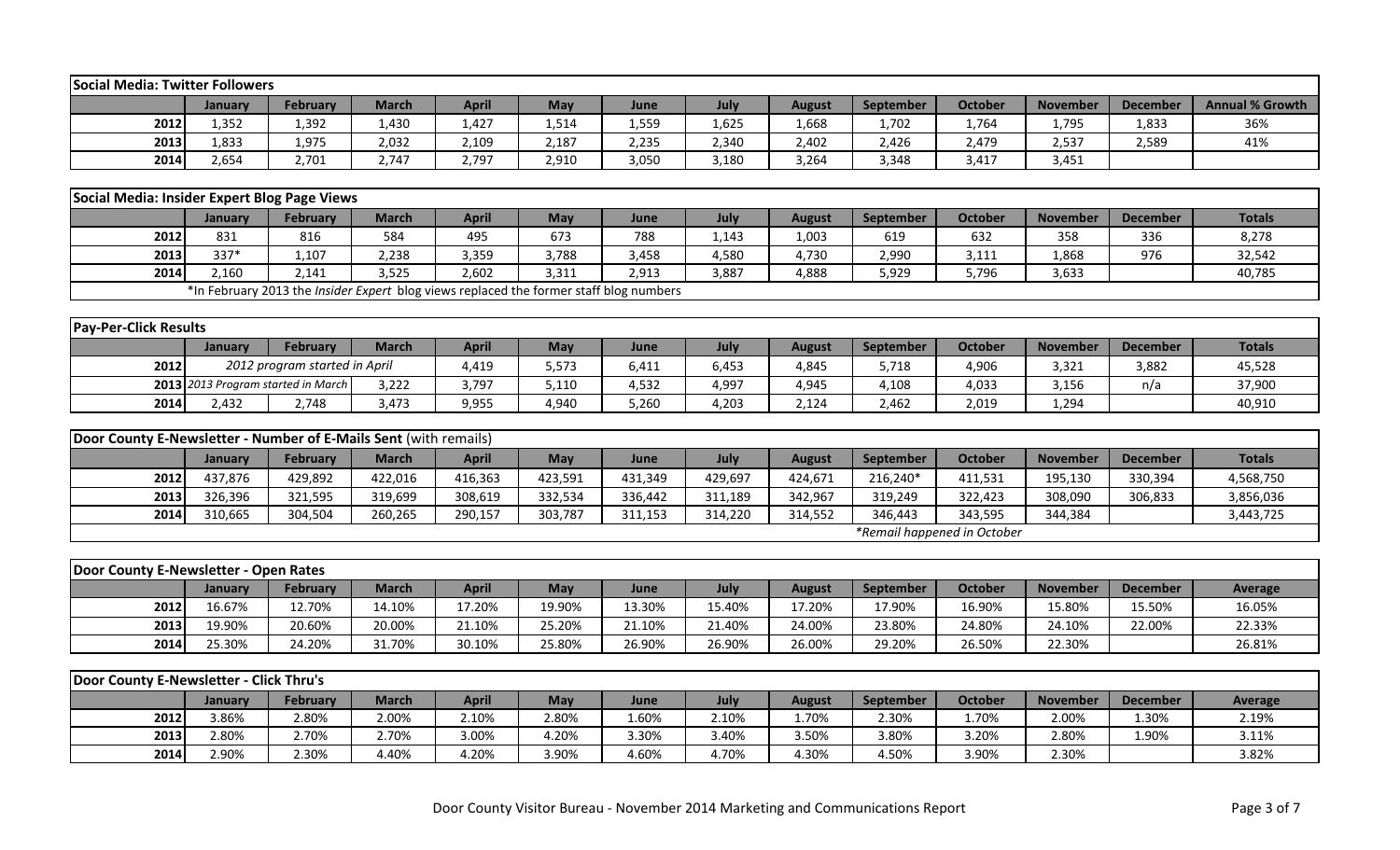| <b>Advertising - Programs &amp; Campaigns</b>                        |                           |                 |              |                               |            |                                     |            |               |              |                                                                          |                 |                 |               |
|----------------------------------------------------------------------|---------------------------|-----------------|--------------|-------------------------------|------------|-------------------------------------|------------|---------------|--------------|--------------------------------------------------------------------------|-----------------|-----------------|---------------|
|                                                                      |                           |                 | <b>March</b> |                               | May        | June                                | July       |               | September    | <b>October</b>                                                           | <b>November</b> | <b>December</b> |               |
|                                                                      | January                   | <b>February</b> |              | <b>April</b>                  |            |                                     |            | <b>August</b> |              |                                                                          |                 |                 |               |
| 2012                                                                 | Image/NOR                 | <b>NOR</b>      | Image        | Image/FOB*                    | Image/FOB* | Image/LGBT                          | Image/LGBT | Image/LGBT    | Im/LGBT/SDSD | Image/SDSD                                                               | Im/HHN/LGBT     | Image           |               |
| 2013                                                                 | Image/NOR                 | <b>NOR</b>      | Image/LGBT   | Image/LGBT                    | Image      | Image                               | Image/LGBT | Image         | Image/SDSDC  | Image/SDSD                                                               | Image           | Image/NOR       |               |
| 2014                                                                 | Image/NOR                 | NOR/Image       | Image        | Image/SOB                     | Image/FOB* | Image                               | Image      | Image         | Image/SDSDC  | Image /SDSD                                                              | Image/NOR       |                 |               |
|                                                                      | *SOB = Season of Blossoms |                 |              | $*KSD = Kingdom So Delicious$ |            | *** HHN = Holidays and Holly Nights |            |               |              | **** NOR = Nature of Romance ***** SDSDC = So Delicious. So Door County. |                 |                 |               |
|                                                                      |                           |                 |              |                               |            |                                     |            |               |              |                                                                          |                 |                 |               |
| <b>Advertising - Gross Impressions</b>                               |                           |                 |              |                               |            |                                     |            |               |              |                                                                          |                 |                 |               |
|                                                                      | January                   | <b>February</b> | <b>March</b> | <b>April</b>                  | May        | June                                | July       | <b>August</b> | September    | October                                                                  | <b>November</b> | <b>December</b> | <b>Total</b>  |
| 2012                                                                 | 603,196                   | 322,727         | 7,058        | 922,717                       | 6,653,500  | 7,246,016                           | 12,858,131 | 2,690,628     | 1,982,372    | 501,418                                                                  | 1,648,347       | 85              | 35,436,195    |
| 2013                                                                 | 106,273                   | 480,182         | 123,101      | 124,644                       | 4,759,128  | 7,494,467                           | 6,332,927  | 6,046,422     | 2,911,882    | 1,136,216                                                                | 130,040         | 104,743         | 29,750,025    |
| 2014                                                                 | 70,620                    | 2,777,134       | 9,058,615    | 8,790,285                     | 6,753,942  | 2,772,677                           | 904,724    | 148,225       | 1,735,115    | 3,503,157                                                                | 2,604           |                 | 36,517,098    |
|                                                                      |                           |                 |              |                               |            |                                     |            |               |              |                                                                          |                 |                 |               |
| <b>Advertising - Media Placed 2014</b>                               |                           |                 |              |                               |            |                                     |            |               |              |                                                                          |                 |                 |               |
|                                                                      | January                   | <b>February</b> | <b>March</b> | <b>April</b>                  | May        | June                                | July       | <b>August</b> | September    | <b>October</b>                                                           | <b>November</b> | <b>December</b> | <b>Total</b>  |
| <b>Total Paid</b>                                                    | \$2,367                   | \$27,519        | \$172,414    | \$132,000                     | \$128,163  | \$50,744                            | \$6,564    | \$5,639       | \$23,240     | \$16,869                                                                 | \$1,320         |                 | \$566,839     |
| <b>Co-Op Dollars</b>                                                 | \$2,837                   | \$12,415        | \$18,127     | \$18,802                      | \$7,520    | \$800                               | \$800      | \$800         | \$6,200      | \$800                                                                    | \$0             |                 | \$69,101      |
| <b>Barter Dollars</b>                                                | \$725                     | \$337           | \$27,343     | \$27,130                      | \$3,665    | \$40,942                            | \$100      | \$100         | \$4,450      | \$3,685                                                                  | \$0             |                 | \$108,477     |
| <b>Unpaid Dollars</b>                                                | \$0\$                     | \$0             | \$0          | \$0                           | \$0\$      | \$0                                 | \$0        | \$0\$         | \$0          | \$0                                                                      | \$0             |                 | \$0           |
|                                                                      |                           |                 |              |                               |            |                                     |            |               |              |                                                                          |                 |                 |               |
| <b>Explore The Door Video Travel Show Activity (views/downloads)</b> |                           |                 |              |                               |            |                                     |            |               |              |                                                                          |                 |                 |               |
|                                                                      | January                   | <b>February</b> | <b>March</b> | <b>April</b>                  | May        | June                                | July       | <b>August</b> | September    | <b>October</b>                                                           | <b>November</b> | <b>December</b> | <b>Totals</b> |
| 2012                                                                 | 6,558                     | 5,606           | 7,296        | 7,315                         | 10,554     | 13,237                              | 17,945     | 13,338        | 9,224        | 7,172                                                                    | 4,293           | 4,180           | 106,718       |
| 2013                                                                 | 6,334                     | 5,378           | 6,134        | 5,397                         | 6,601      | 7,420                               | 9,686      | 8,201         | 6,158        | 5,112                                                                    | 1,871           | 2,168           | 70,460        |
| 2014                                                                 | 2,631                     | 2,354           | 3,253        | 3,705                         | 5,065      | 6,695                               | 8,201      | 6,379         | 5,193        | 4,578                                                                    | 2,988           |                 | 51,042        |
|                                                                      |                           |                 |              |                               |            |                                     |            |               |              |                                                                          |                 |                 |               |
| <b>Media Marketing Program - Impressions</b>                         |                           |                 |              |                               |            |                                     |            |               |              |                                                                          |                 |                 |               |
|                                                                      | January                   | <b>February</b> | <b>March</b> | <b>April</b>                  | May        | June                                | July       | <b>August</b> | September    | <b>October</b>                                                           | <b>November</b> | <b>December</b> | <b>Totals</b> |
| 2012                                                                 | 23,227,492                | 850,742         | 17,200,525   | 10,142,348                    | 13,876,785 | 3,979,061                           | 1,379,279  | 1,762,561     | 8,028,122    | 3,258,160                                                                | 968,968         | 9,884,333       | 94,558,376    |
| 2013                                                                 | 1,670,178                 | 8,638,771       | 10,208,354   | 1,933,183                     | 1,028,329  | 20,328,268                          | 8,173,056  | 31,790,411    | 9,995,295    | 285,691,328                                                              | 4,298,436       | 7,342,018       | 391,097,627   |
| 2014                                                                 | 37,852,999                | 40,986,204      | 27,772,140   | 5,314,961                     | 20,193,969 | 44,435,235                          | 71,687,651 | 12,256,415    | 51,116,546   | 67,868,123                                                               | 18,770,067      |                 | 398,254,310   |
| <b>2014 GOAL</b>                                                     | 8,332,195                 | 1,457,200       | 7,827,279    | 7,829,330                     | 9,442,041  | 2,939,581                           | 26,753,593 | 8,803,012     | 11,286,421   | 24,607,543                                                               | 4,761,510       | 7,881,835       | 121,921,540   |

**% TO GOAL|** 454% | 2813% | 355% | 68% | 214% | 1512% | 268% | 139% | 453% | 276% | 394% | 0% | 327%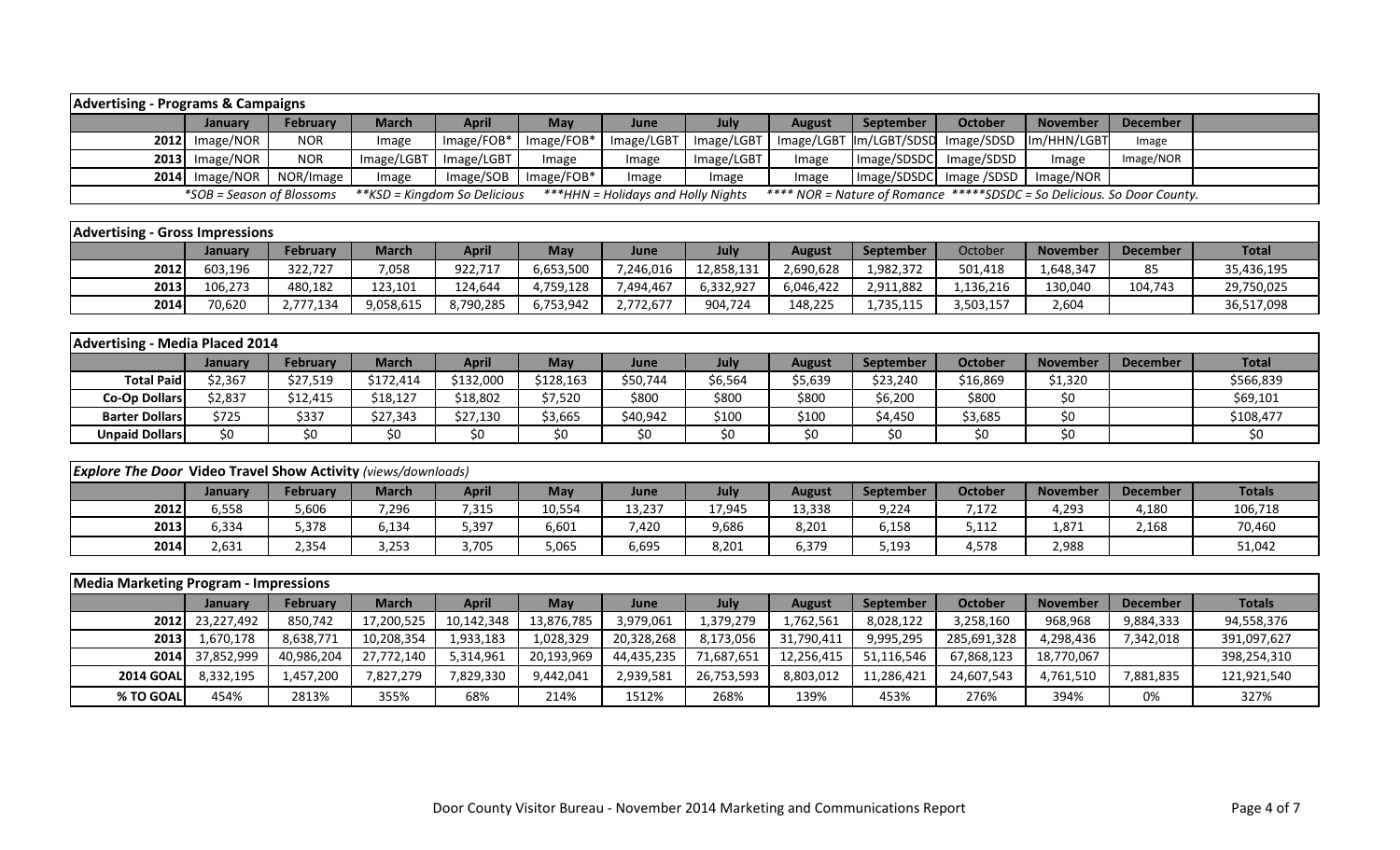|                                                                                                                                                                         | Media Marketing Program - Ad Value Equivalency |                 |              |              |           |           |           |               |                |                |                 |                 |               |
|-------------------------------------------------------------------------------------------------------------------------------------------------------------------------|------------------------------------------------|-----------------|--------------|--------------|-----------|-----------|-----------|---------------|----------------|----------------|-----------------|-----------------|---------------|
|                                                                                                                                                                         | January                                        | <b>February</b> | <b>March</b> | <b>April</b> | May       | June      | July      | <b>August</b> | September      | <b>October</b> | <b>November</b> | <b>December</b> | <b>Totals</b> |
| 2012                                                                                                                                                                    | \$794,635                                      | \$38,569        | \$1,066,547  | \$824,094    | \$182,636 | \$35,195  | \$16,126  | \$79,036      | \$20,382       | \$77,307       | \$57,513        | \$24,852        | \$3,216,892   |
| 2013                                                                                                                                                                    | \$13,829                                       | \$50,527        | \$25,621     | \$51,532     | \$28,678  | \$44,542  | \$59,408  | \$1,400,537   | \$30,423       | \$149,500      | \$50,362        | \$72,869        | \$1,977,828   |
| 2014                                                                                                                                                                    | \$104,143                                      | \$93,897        | \$503,719    | \$75,517     | \$153,280 | \$107,290 | \$227,097 | \$196,220     | \$258,235      | \$141,898      | \$91,174        |                 | \$1,952,470   |
|                                                                                                                                                                         |                                                |                 |              |              |           |           |           |               |                |                |                 |                 |               |
| <b>Media Marketing Program - Visiting Journalists</b>                                                                                                                   |                                                |                 |              |              |           |           |           |               |                |                |                 |                 |               |
| July<br><b>February</b><br><b>March</b><br><b>April</b><br>May<br>September<br><b>October</b><br><b>November</b><br><b>December</b><br>June<br><b>August</b><br>January |                                                |                 |              |              |           |           |           |               |                |                |                 | <b>Totals</b>   |               |
| 2012                                                                                                                                                                    | $\mathbf 0$                                    | 16              | 0            | $\mathbf 0$  | 13        | 17        | 0         | 0             | 11             | 15             | 0               | 0               | 72            |
| 2013                                                                                                                                                                    | $\Omega$                                       | 11              | $\mathbf{0}$ | $\mathbf{1}$ | 13        | 22        | 9         | 6             | 5              | 11             | $\Omega$        | $\mathbf{0}$    | 78            |
| 2014                                                                                                                                                                    | $\Omega$                                       | 9               | $\mathbf 0$  | $\mathbf 0$  | 10        | 22        | 15        | 9             | 6              | 10             | $\Omega$        |                 | 81            |
| <b>2014 GOAL</b>                                                                                                                                                        |                                                | 12              |              |              | 8         | 20        | 6         | 6             | 4              | 14             |                 |                 | 70            |
| % TO GOAL                                                                                                                                                               |                                                | 75%             |              |              | 125%      | 110%      | 250%      | 150%          | 150%           | 71%            |                 |                 | 116%          |
|                                                                                                                                                                         |                                                |                 |              |              |           |           |           |               |                |                |                 |                 |               |
| <b>Group Tour Contacts</b>                                                                                                                                              |                                                |                 |              |              |           |           |           |               |                |                |                 |                 |               |
|                                                                                                                                                                         | January                                        | <b>February</b> | <b>March</b> | <b>April</b> | May       | June      | July      | <b>August</b> | September      | <b>October</b> | <b>November</b> | <b>December</b> | <b>Totals</b> |
| 2012                                                                                                                                                                    | 122                                            | 106             | 78           | $\Delta$     | 9         | 100       | 21        | 21            | 69             | 30             | 51              | 47              | 658           |
| 2013                                                                                                                                                                    | 87                                             | 314             | 127          | 83           | 538       | 49        | 9         | 213           | 31             | 83             | 145             | 42              | 1,721         |
| 2014                                                                                                                                                                    | 153                                            | 621             | 130          | 70           | 156       | 167       | 108       | 207           | 39             | 14             | 34              |                 | 1,699         |
| <b>2014 GOAL</b>                                                                                                                                                        | 153                                            | 350             | 125          | 110          | 125       | 75        | 75        | 250           | 85             | 160            | 170             | 60              | 1,738         |
| % TO GOAL                                                                                                                                                               | 100%                                           | 177%            | 104%         | 64%          | 125%      | 223%      | 144%      | 83%           | 46%            | 9%             | 20%             | 0%              | 98%           |
|                                                                                                                                                                         |                                                |                 |              |              |           |           |           |               |                |                |                 |                 |               |
| <b>Group Tour Inquiries</b>                                                                                                                                             |                                                |                 |              |              |           |           |           |               |                |                |                 |                 |               |
|                                                                                                                                                                         | January                                        | February        | <b>March</b> | <b>April</b> | May       | June      | July      | <b>August</b> | September      | <b>October</b> | <b>November</b> | <b>December</b> | <b>Totals</b> |
| 2012                                                                                                                                                                    | 26                                             | 19              | 10           | 5            | 9         | 27        | 25        | 16            | $\overline{7}$ | 8              | 15              | 21              | 188           |
| 2013                                                                                                                                                                    | 22                                             | 9               | 6            | 8            | 72        | 4         | 9         | 20            | 14             | 8              | 8               | $\overline{7}$  | 187           |
| 2014                                                                                                                                                                    | 29                                             | 34              | 8            | 12           | 14        | 28        | 24        | 25            | 6              | 13             | 5               |                 | 198           |
| <b>2014 GOAI</b>                                                                                                                                                        | 18                                             | 45              | 8            | 8            | 25        | 8         | 15        | 23            | 20             | 9              | 5               | 5               | 189           |
| % TO GOAL                                                                                                                                                               | 161%                                           | 76%             | 100%         | 150%         | 56%       | 350%      | 160%      | 109%          | 30%            | 144%           | 100%            | 0%              | 105%          |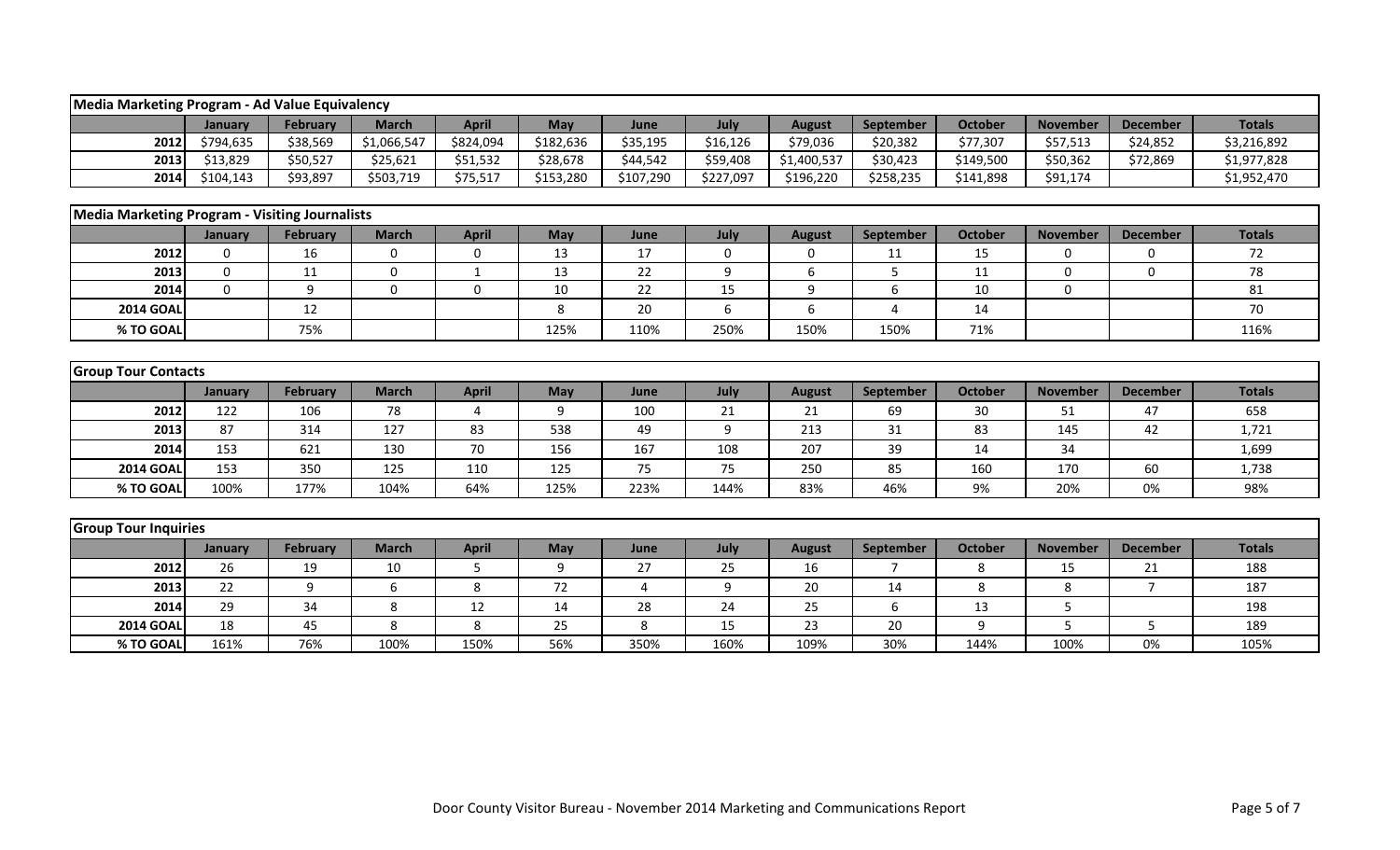| <b>Meeting/Event Planner Contacts</b> |                                        |                 |                  |              |             |              |             |               |                  |                |                 |                 |                |
|---------------------------------------|----------------------------------------|-----------------|------------------|--------------|-------------|--------------|-------------|---------------|------------------|----------------|-----------------|-----------------|----------------|
|                                       | January                                | <b>February</b> | <b>March</b>     | <b>April</b> | May         | June         | July        | <b>August</b> | <b>September</b> | <b>October</b> | <b>November</b> | <b>December</b> | <b>Totals</b>  |
| 2012                                  | 115                                    | 45              | 52               | 30           | 214         | 30           | 55          | 95            | 74               | 114            | 73              | 117             | 1,014          |
| 2013                                  | 75                                     | 43              | 131              | 40           | 307         | 79           | 147         | 144           | 124              | 197            | 59              | 61              | 1,407          |
| 2014                                  | 81                                     | 81              | 149              | 61           | 206         | 199          | 181         | 143           | 154              | 86             | 276             |                 | 1,617          |
| <b>2014 GOAL</b>                      | 75                                     | 65              | 110              | 60           | 250         | 95           | 125         | 156           | 100              | 200            | 90              | 95              | 1,421          |
| % TO GOAL                             | 108%                                   | 125%            | 135%             | 102%         | 82%         | 209%         | 145%        | 92%           | 154%             | 43%            | 307%            | 0%              | 114%           |
|                                       |                                        |                 |                  |              |             |              |             |               |                  |                |                 |                 |                |
|                                       | <b>Meeting/Event Planner Inquiries</b> |                 |                  |              |             |              |             |               |                  |                |                 |                 |                |
|                                       | January                                | <b>February</b> | <b>March</b>     | <b>April</b> | May         | June         | July        | <b>August</b> | September        | <b>October</b> | <b>November</b> | <b>December</b> | <b>Totals</b>  |
| 2012                                  | 73                                     | 46              | 55               | 32           | 14          | 27           | 55          | 52            | 34               | 38             | 37              | 51              | 514            |
| 2013                                  | 67                                     | 43              | 37               | 40           | 52          | 79           | 63          | 64            | 72               | 49             | 29              | 24              | 619            |
| 2014                                  | 30                                     | 39              | 33               | 57           | 63          | 69           | 67          | 62            | 63               | 58             | 39              |                 | 580            |
| <b>2014 GOAL</b>                      | 59                                     | 48              | 63               | 44           | 45          | 50           | 70          | 75            | 44               | 44             | 50              | 33              | 625            |
| % TO GOAL                             | 51%                                    | 81%             | 52%              | 130%         | 140%        | 138%         | 96%         | 83%           | 143%             | 132%           | 78%             | 0%              | 93%            |
|                                       |                                        |                 |                  |              |             |              |             |               |                  |                |                 |                 |                |
| <b>Trade Show Participation</b>       |                                        |                 |                  |              |             |              |             |               |                  |                |                 |                 |                |
|                                       | January                                | February        | <b>March</b>     | <b>April</b> | May         | June         | July        | <b>August</b> | September        | <b>October</b> | <b>November</b> | <b>December</b> | <b>Totals</b>  |
| 2012                                  | 1                                      | 2               | $\mathbf 0$      | $\mathbf 0$  | $\mathbf 0$ | $\mathbf{1}$ | $\mathbf 0$ | 0             | 1                | 0              | $\mathbf 0$     | $\mathbf 0$     | 5              |
| 2013                                  | $\mathbf{1}$                           | 1               | $\boldsymbol{0}$ | $\mathbf 1$  | 0           | 0            | 0           | 0             | $\mathbf 0$      | $\overline{2}$ | $\mathbf{1}$    | 1               | $\overline{7}$ |
| 2014                                  | $\mathbf{1}$                           | $\mathbf 0$     | $\mathbf{0}$     | $\mathbf 0$  | $\mathbf 0$ | $\mathbf 0$  | $\mathbf 0$ | $\mathbf 0$   | $\mathbf{1}$     | 0              | $\overline{2}$  |                 | 4              |
|                                       |                                        |                 |                  |              |             |              |             |               |                  |                |                 |                 |                |
| Door County Welcome Center - Visitors |                                        |                 |                  |              |             |              |             |               |                  |                |                 |                 |                |
|                                       | January                                | February        | <b>March</b>     | <b>April</b> | May         | June         | July        | <b>August</b> | September        | <b>October</b> | <b>November</b> | <b>December</b> | <b>Totals</b>  |
| 2012                                  | 778                                    | 1,140           | 1,694            | 1,992        | 5,154       | 9,134        | 12,928      | 10,888        | 8,780            | 6,294          | 1,257           | 973             | 61,012         |
| 2013                                  | 613                                    | 1,057           | 1,258            | 1,565        | 4,514       | 8,201        | 13,047      | 12,260        | 8,305            | 7,451          | 1,415           | 1,075           | 60,761         |
| 2014                                  | 807                                    | 893             | 1,093            | 1,424        | 4,682       | 7,859        | 11,926      | 11,585        | 7,916            | 7,540          | 1,042           |                 | 56,767         |